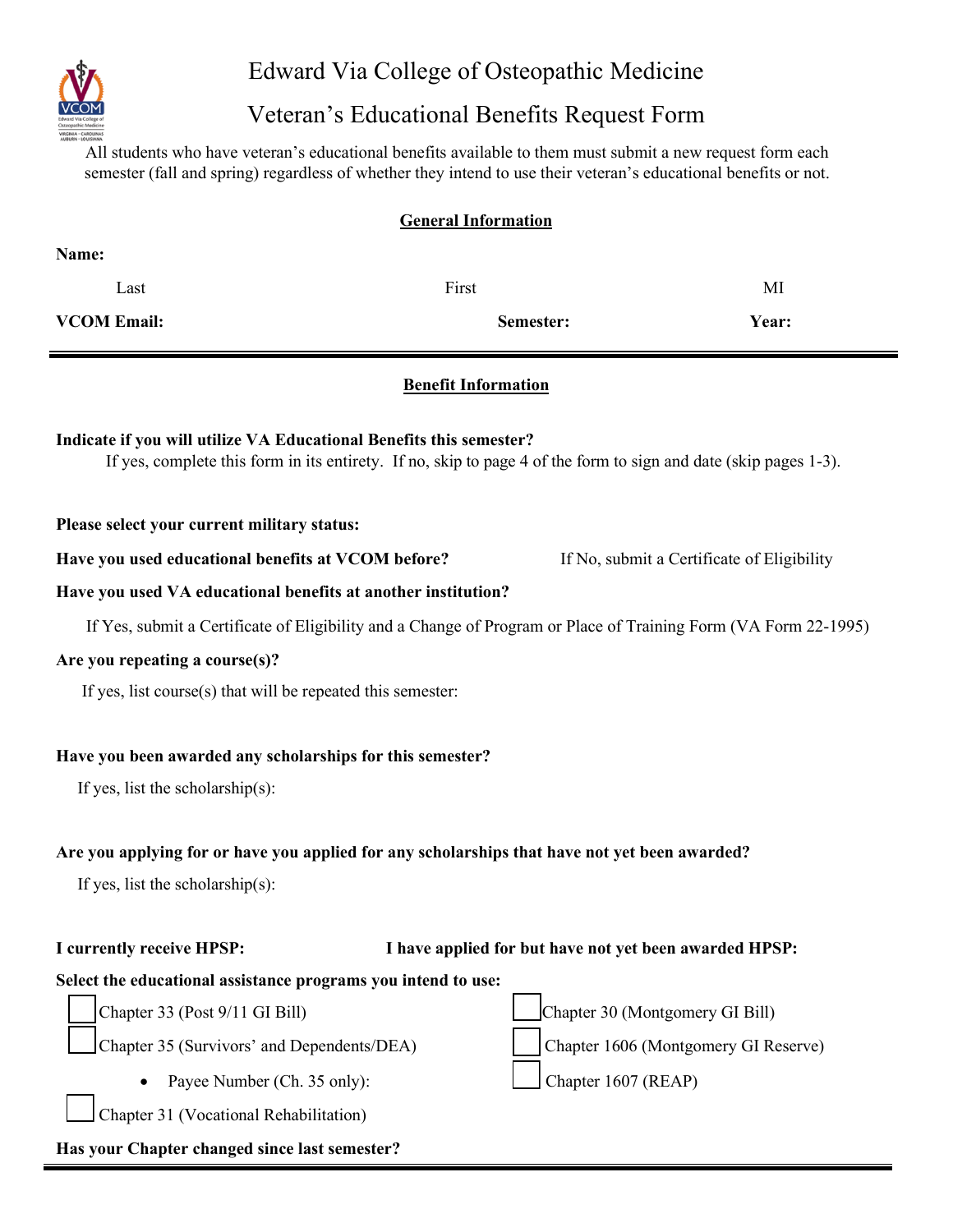### **Course Enrollment Certification**

**Semester:**

**Year**:

My signature below is acknowledgment that I will be enrolled in the above courses for the semester. I understand that courses are subject to change. VCOM will notify me if such a revision should occur for my enrolled courses.

**Student Signature**: **Date:**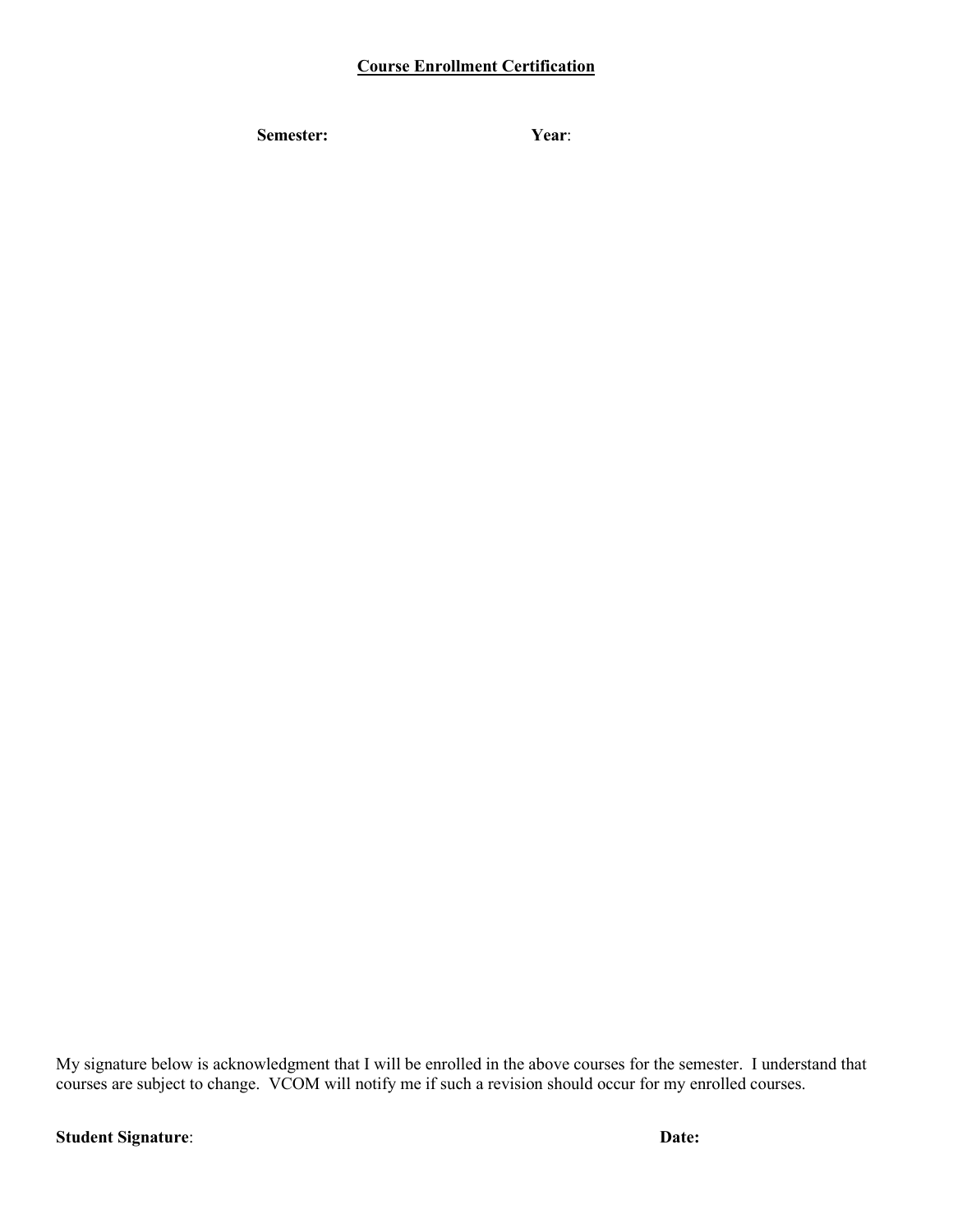### **Statement of Understand Regarding HPSP or other Scholarships**

I understand that if I am receiving HPSP that covers the tuition and fee amount that I cannot use VA educational benefits to pay for tuition and fees. In other words, I understand that I cannot receive HPSP and VA educational benefits at the same time.

I understand that if I have not been awarded HPSP at the time I use VA educational benefits during a semester but am awarded HPSP later in the semester, that I will be required by the VA to repay the VA educational benefits originally awarded to me for that semester.

I understand that if I receive a scholarship or any other tuition waiver excluding Title IV funding (Federal financial aid), these funds will be counted toward my tuition first and only any remaining tuition will be reported to the VA and that I am responsible for repayment should that occur. I will contact the Registrar's Office immediately if I receive a scholarship or any other tuition waiver from any source.

**Student Signature**: **Date:**